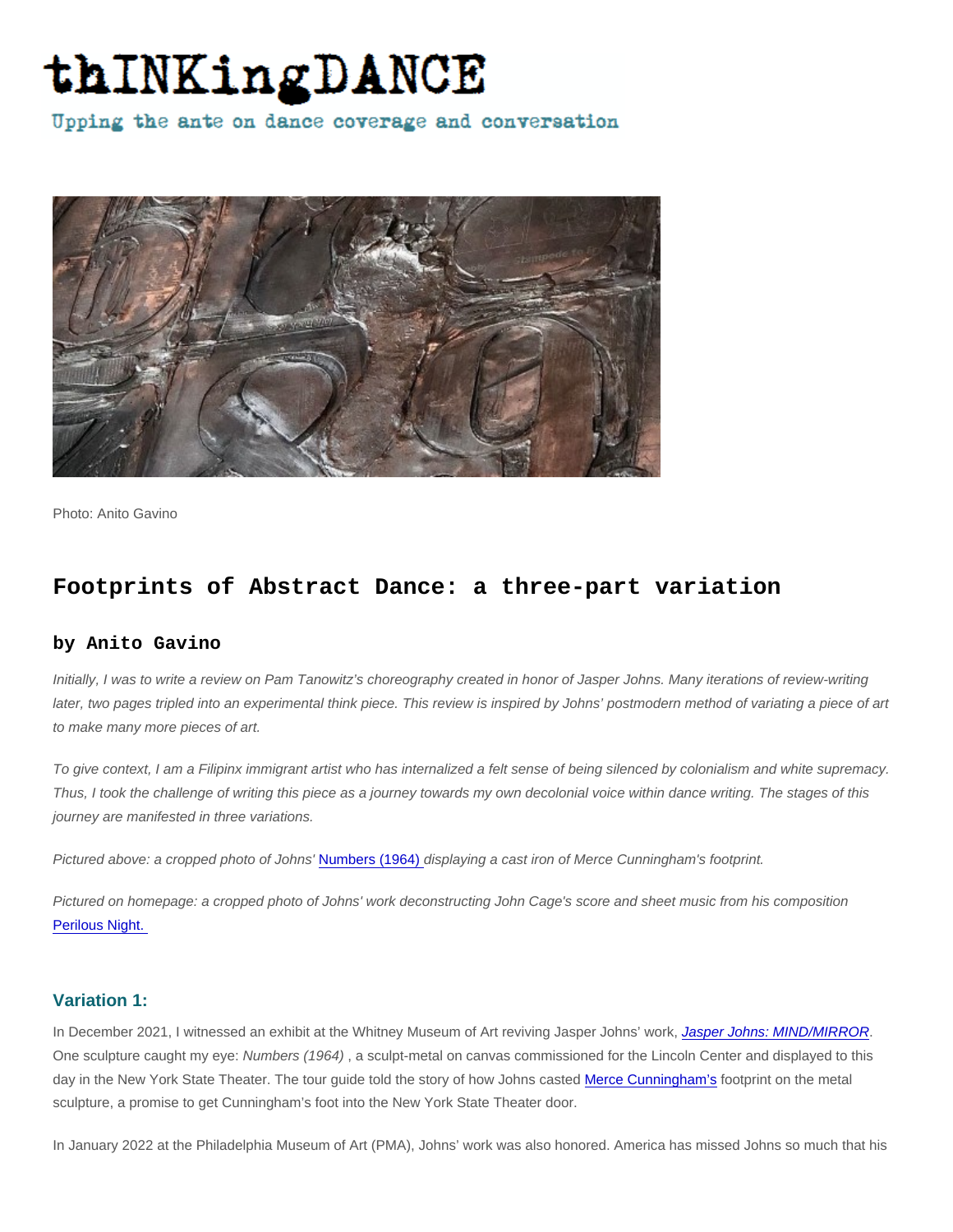work was accompanied by dance performances, one of which was by [Pam Tanowitz,](http://pamtanowitzdance.org/) who choreographed Finally Unfinished (Solo for Melissa for Jasper), performed by Melissa Toogood, a former Cunningham dancer.

I respect the duration of Tanowitz's exploration and Toogood's commitment to controlling the large space with her singular body. Toogood performed movements in the ballet vocabulary, stylized. There were repetitions and variations to phrases of movement, similar to Cunningham's way of choreographing. Toogood used the same quick staccato movements down the staircase in the PMA's Williams Forum and onto the first stage where she stripped off a piece of her costume. These footwork movements reminded me of a modern version of a petit allegro ballet phrase. The same series of footwork was done while she laid on her back, knees pointing up to the ceiling. She later took off her shoes and did flic flacs across the main stage. She added a blousy sheer top to her unitard costume and danced again. She finished by picking up her shoes and left the stage. This reminds me of my daughter's younger years of play. Put on a costume. Dance. Take it off. Dance. Add a feather boa. Dance.

----------------------------------------------------------

#### Variation 2:

In January 2022, I experienced Johns' work at the PMA. This durational exhibit showed his connections to other avant-garde artists in the era of postmodernism. For example, musician John Cage wrote a poem, Art is Either a Complaint or Do Something Else, in response to Johns' work. This poem was played through speakers throughout the art gallery. Cage also is Cunningham's long-time collaborator. Decades later, building off of these avant-garde artists, Tanowitz choreographed Finally Unfinished (Solo for Melissa for Jasper), inspired by Johns and performed by former Cunningham dancer, Melissa Toogood. I then wondered, in the world of avantgarde art, music, and dance, whose "feet" get into the door of validity, legacy, and fame? Can my flat feet enter the gates of fully funded dance?

Memories of Dr. Brenda Dixon Gottschild's research, [Digging the Africanist Presence in American Performance: Dance and Other](https://www.amazon.com/Digging-Africanist-Presence-American-Performance/dp/027596373X)  [Contexts,](https://www.amazon.com/Digging-Africanist-Presence-American-Performance/dp/027596373X) flood my thoughts. In her writing, Dr. Gottschild points out how Africanist aesthetics are embedded in Euro-American dance performance. The Africanist movements are obscured by ballet vocabularies, just like the shoulder shimmy in between petite allegros that I witnessed in Finally Unfinished.

In Johns' words, "My work became a constant negation of impulses. I don't want my work to be an exposure of my feelings…" At a time of radical expression and rebellion from European classics, post-modernists such as Johns silenced their thoughts and feelings as a means of producing something "neutral." Inspired by Johns' approach, my thoughts and emotional responses to the work can be found in the footnotes<sup>1</sup>. Often, a voice like mine is deemed as small as a footnote on a page.

—Footnotes—

1. Finally Unfinished kept emotions, stories, and meanings hidden under a calm presentation of stoicism. As Toogood danced through the space, her countenance never betrayed the narratives brewing underneath. Since Tanowitz is riffing off of Johns' work, I can assume his same ideas of decentering emotions are at play. The age of postmodernism created space to abandon narrative and musical composition, casting compositions from my indigenous diaspora as conventional, folky, elementary,

----------------------------------------------------------

traditional, ethnic, and pon-academic.<br>2. It must be nice to experiment for experimentation's sake—to be abstract solely to explore composition. I do not have that privilege.

### Variation 3:

Stamped as trailblazers of experimental abstract dance from the 60s, choreographers including Anna Halprin, Trisha Brown, Yvonne Rainer, Twyla Tharp, Steve Paxton, Fred Herko, Lucinda Childs, and Merce Cunningham—white bodies in company with other white bodies—have defined what postmodernism is for the entire dance world. Jasper Johns, a visual artist who frequently collaborated with musicians and dance choreographers, prevailed on the visual art front. He was, however, working within a small bubble of white New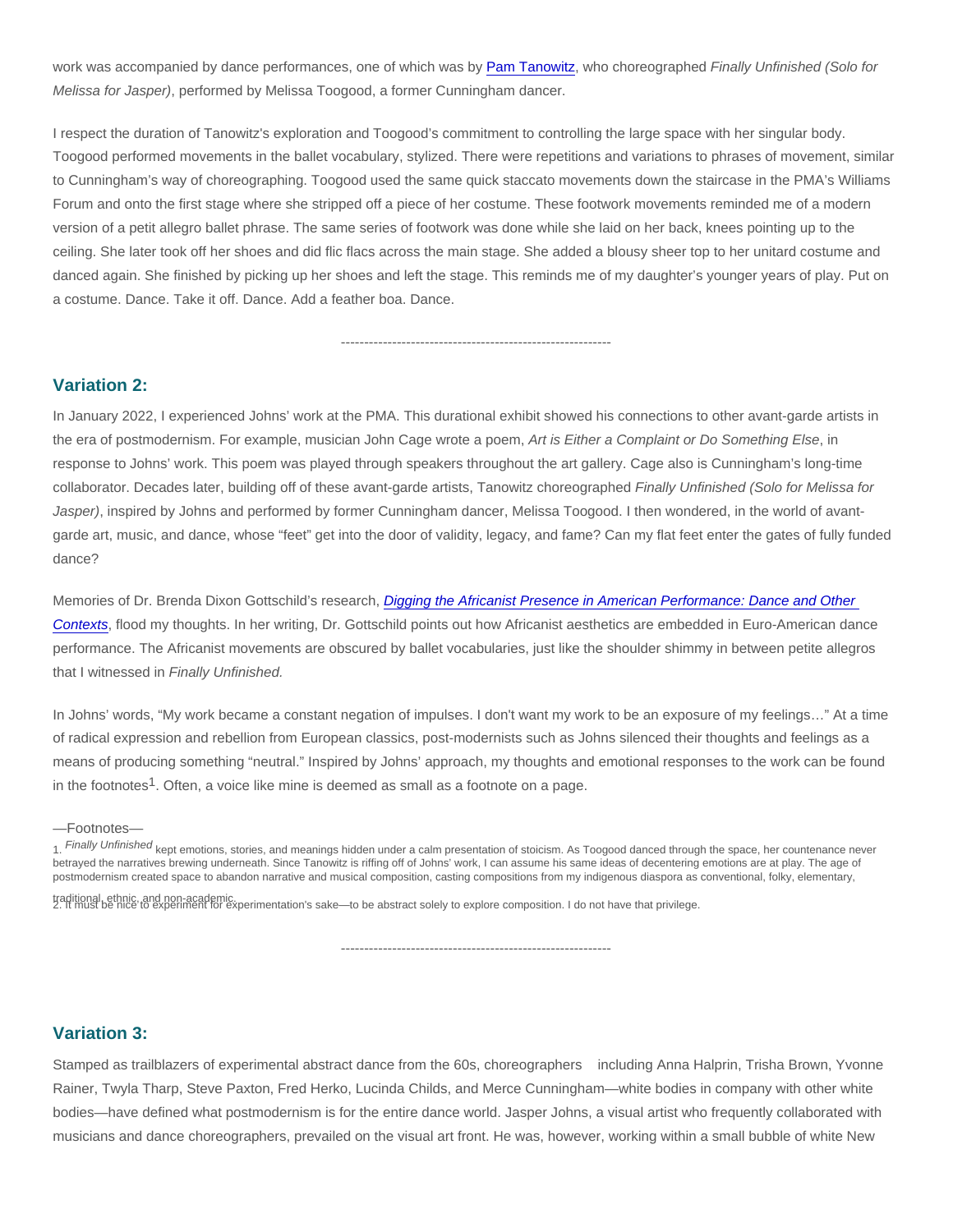York artists, each holding the keys to access. If art is a way to archive history, this cohort of postmodernists has done it. They were able to define what symbolisms should be in art-making through the coined term "abstraction." [Jasper Johns: MIND/MIRROR](https://whitney.org/exhibitions/jasper-johns) makes me think of those artists that mirror the image and likeness of his work.

Upon searching the definition of the word "abstraction," there are distinctions between the application of the word from a Eurocentric usage versus that from the ethos of a Black and Brown perspective. The Oxford Dictionary states that abstraction is the act of detachment or removal from a source, for instance, the abstraction of water from springs. With this in mind, I completely understand why Johns makes art for art's sake, believing that art should be devoid of emotions. Being devoid of emotions can either be an act of avoidance or of privilege. This is, however, different to artists whose life experiences are catalysts for art-making and whose art is a portal to spirit.

In February, I had the pleasure of attending the Collegium of African Diasporic Dance and witnessed a lecture by [Tawanda Chabikwa,](https://www.utep.edu/liberalarts/theatre-dance/people/faculty-bio/chabikwa.html) an interdisciplinary scholar whose work revolves around Black and Africana dance practices. He explained his own theory of abstraction, which is derived from one's breath. This is the same mantra shared to me during my time working with [Kun Yang-Lin](https://www.kyld.org/) who often spoke of [Chi Awareness,](https://www.kyld.org/faith-project-blog/2017/11/21/defining-chi-awareness-practice) while still utilizing choreographic modes from Laban, Forsythe, and other Western contemporary dance makers. I also ponder on the work of [Dr. Ananya Chatterjea](https://www.ananyadancetheatre.org/bios/ananya-chatterjea/) who challenges the definitions of contemporary by developing [Yorchaa](https://www.ananyadancetheatre.org/philosophy/yorchha/), a contemporary technique which merges some of her many dance languages[—Odissi](https://www.culturalindia.net/indian-dance/classical/odissi.html), [Chauu,](https://en.wikipedia.org/wiki/Chhau_dance) and [Yoga](https://en.wikipedia.org/wiki/Yoga)—languages that can be deemed as "traditional" to the Wwestern eye. As another Asian Amercican dance scholar, I resonate with her dances and academic writing as these validate my own choreographic needs of connecting to my ancestral culture without being pigeon-holed as a traditional choreographer incapable of new imaginings. She uses emotionality to harness the body in telling the story. "Our padhas are abstractions for resistance." So then, how does abstraction differ from the work of Cunningham to that of Chabikwa, Lin, and Dr. Chatterjea?

Abstraction is political. Throughout the COVID-19 pandemic, artists were creating works around isolation and police brutality towards Black lives. Artists and choreographers are inevitably affected by the state of the world. Then, I look back at the time of the 60s. Wasn't the Civil Rights Movement, post-Vietnam war, the Farm Labor movement, the Feminist movement, the Asian American and Latino movements, the Watts Rebellion, and East LA Walkouts all happening at this time? Weren't race relations aggressively talked about in art and education? Weren't the streets filled with brutality and chaos? To know that postmodern dance—absent of narrative—emerged at a time of darkness and tribulations is quite unsettling. Was America trying to quiet down the chaos and violence by utilizing abstract art and dance, all while claiming itself to be a leader of free expression?

As an immigrant from the Philippines, I painstakingly realized how dance–a source of freedom and expression—has been a gatekeeper of Eurocentricity. My analysis traces the footprints of impact from Johns to Cunningham—literally cementing his friend's foot on his artwork—to exchanging ideas with Duchamp, John Cage, Trisha Brown, Pam Tanowitz and the list goes on. This is legacy gatekeeping in Western dance.

As a young Filipinx, I learned about this radical genre of postmodern dance-making booming in the United States. Two decades later after migration, I question such a reputation. I've heard dancers from non-European backgrounds express a disconnection with this type of abstract-making, particularly because of its esoteric nature, removed from intentionality and storytelling. "I often feel unintelligent for not liking it," was the sentiment I recalled. Thus, I write this last paragraph in big bold letters to give space to this thought. Our thoughts, responses, and questioning can no longer be silenced in the footnotes. I am TAKING UP SPACE and UNAPOLOGETICALLY making room for the artists who are creatively making work outside the perimeters of these gatekeepers' gates.